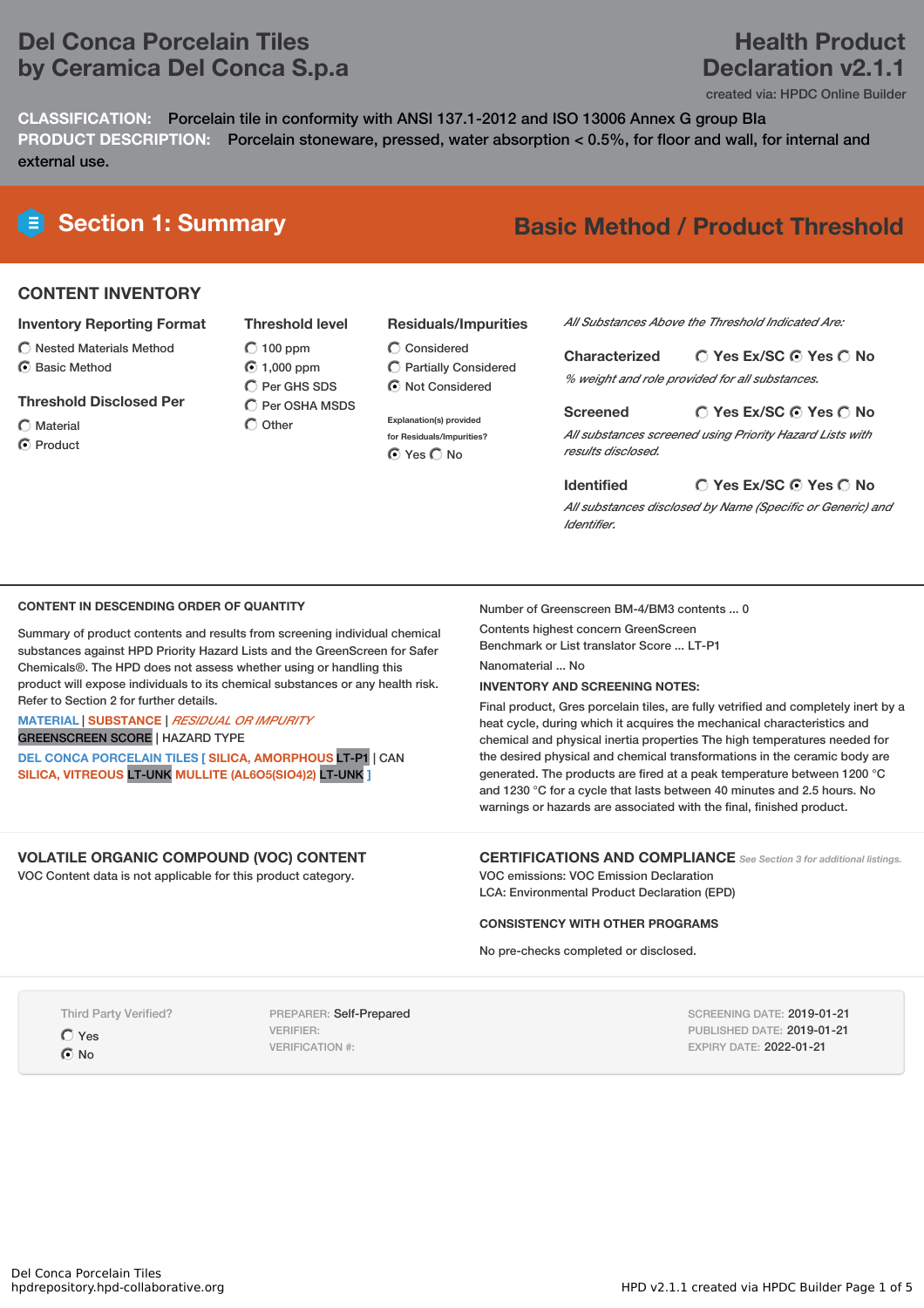This section lists contents in a product based on specific threshold(s) and reports detailed health information including hazards. This *HPD uses the inventory method indicated above, which is one of three possible methods:*

- *Basic Inventory method with Product-level threshold.*
- *Nested Material Inventory method with Product-level threshold*
- *Nested Material Inventory method with individual Material-level thresholds*

Definitions and requirements for the three inventory methods and requirements for each data field can be found in the HPD Open *Standard version 2.1, available on the HPDC website at: [www.hpd-collaborative.org/hpd-2-1-standard](http://www.hpd-collaborative.org/hpd-2-1-standard)*

# **DEL CONCA PORCELAIN TILES**

PRODUCT THRESHOLD: 1000 ppm RESIDUALS AND IMPURITIES CONSIDERED: No

RESIDUALS AND IMPURITIES NOTES: Final product, Gres porcelain tiles, are fully vetrified and completely inert by a heat cycle, during which it acquires the mechanical characteristics and chemical and physical inertia properties The high temperatures needed for the desired physical and chemical transformations in the ceramic body are generated. The products are fired at a peak temperature between 1200 °C and 1230 °C for a cycle that lasts between 40 minutes and 2.5 hours. No warnings or hazards are associated with the final, finished product.

OTHER PRODUCT NOTES: No warnings or hazards are associated with the final, finished product.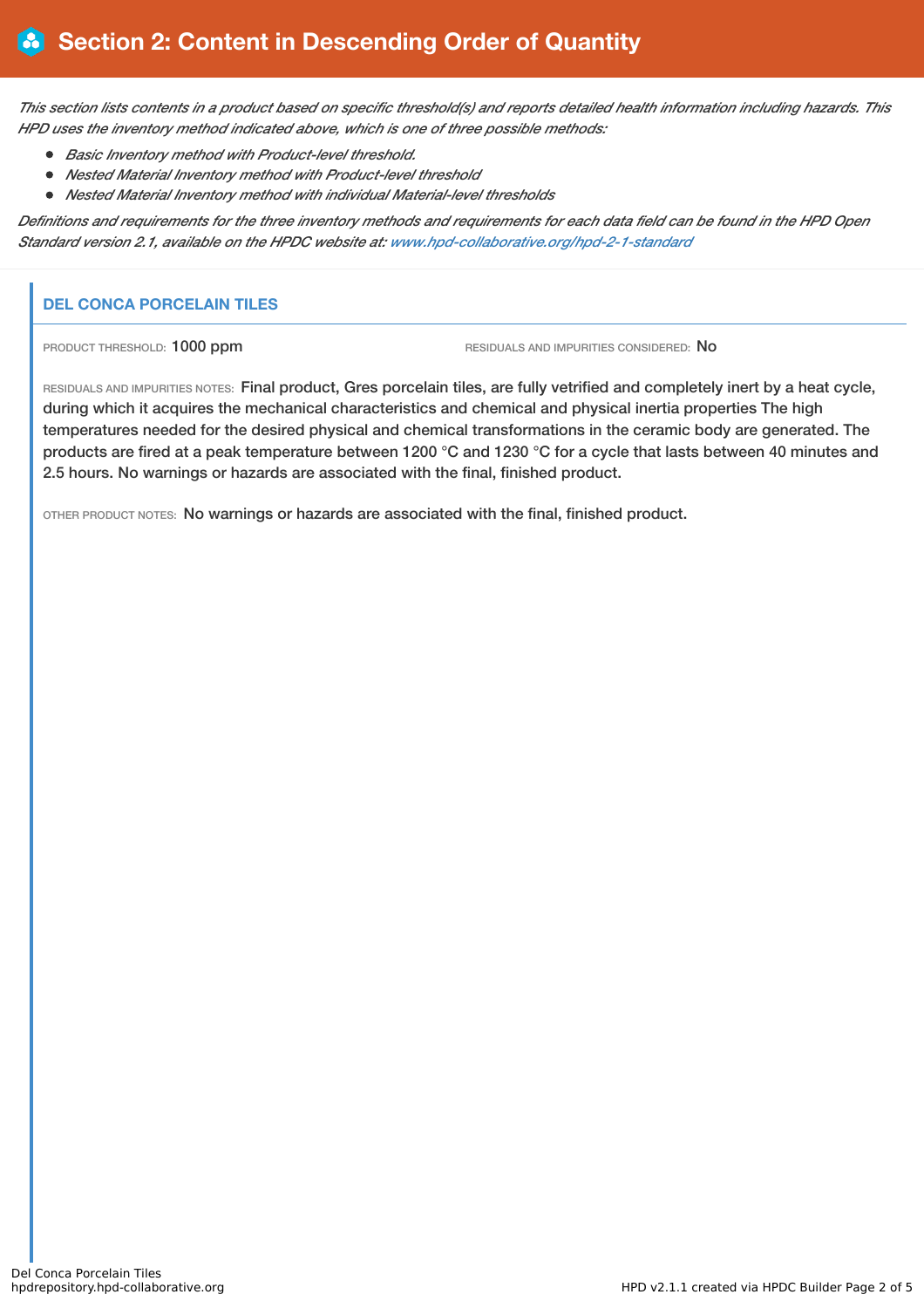| <b>SILICA, AMORPHOUS</b>                                                                                                            |                               |                                   |                                        | ID: 7631-86-9                        |  |
|-------------------------------------------------------------------------------------------------------------------------------------|-------------------------------|-----------------------------------|----------------------------------------|--------------------------------------|--|
| HAZARD SCREENING METHOD: Pharos Chemical and Materials Library                                                                      |                               | HAZARD SCREENING DATE: 2019-01-21 |                                        |                                      |  |
| %: 58,0000 - 68,0000                                                                                                                | $GS: LT-PI$                   | RC: None                          | nano: <b>No</b>                        | ROLE: component of the final product |  |
| <b>HAZARD TYPE</b>                                                                                                                  | <b>AGENCY AND LIST TITLES</b> |                                   | WARNINGS                               |                                      |  |
| <b>CANCER</b>                                                                                                                       | Japan - GHS                   |                                   | Carcinogenicity - Category 1A          |                                      |  |
| <b>CANCER</b>                                                                                                                       | Australia - GHS               |                                   | H350i - May cause cancer by inhalation |                                      |  |
|                                                                                                                                     |                               |                                   |                                        |                                      |  |
| substance notes: The final product is fully vetrified, fired at high temperature and no warnings or hazards are associated with it, |                               |                                   |                                        |                                      |  |

SUBSTANCE NOTES: The final product is fully vetrified, fired at high temperature and no warnings or hazards are associated with it.

| <b>SILICA, VITREOUS</b>                                                                                                             |                        |                                   |                 | <b>ID: 11126-22-0</b>                |  |
|-------------------------------------------------------------------------------------------------------------------------------------|------------------------|-----------------------------------|-----------------|--------------------------------------|--|
| HAZARD SCREENING METHOD: Pharos Chemical and Materials Library                                                                      |                        | HAZARD SCREENING DATE: 2019-01-21 |                 |                                      |  |
| %: 20,0000 - 30,0000                                                                                                                | <b>GS: LT-UNK</b>      | RC: None                          | nano: <b>No</b> | ROLE: component of the final product |  |
| <b>HAZARD TYPE</b>                                                                                                                  | AGENCY AND LIST TITLES |                                   | WARNINGS        |                                      |  |
|                                                                                                                                     | No hazards found       |                                   |                 |                                      |  |
| SUBSTANCE NOTES: The final product is fully vetrified, fired at high temperature and no warnings or hazards are associated with it. |                        |                                   |                 |                                      |  |

| <b>MULLITE (AL6O5(SIO4)2)</b><br><b>ID: 1302-93-8</b>          |                        |                                   |                 |                                      |  |
|----------------------------------------------------------------|------------------------|-----------------------------------|-----------------|--------------------------------------|--|
| HAZARD SCREENING METHOD: Pharos Chemical and Materials Library |                        | HAZARD SCREENING DATE: 2019-01-21 |                 |                                      |  |
| %: $5.0000 - 15.0000$                                          | <b>GS: LT-UNK</b>      | RC: None                          | nano: <b>No</b> | ROLE: component in the final product |  |
| <b>HAZARD TYPE</b>                                             | AGENCY AND LIST TITLES |                                   | WARNINGS        |                                      |  |
|                                                                | No hazards found       |                                   |                 |                                      |  |

SUBSTANCE NOTES: The final product is fully vetrified, fired at high temperature and no warnings or hazards are associated with it.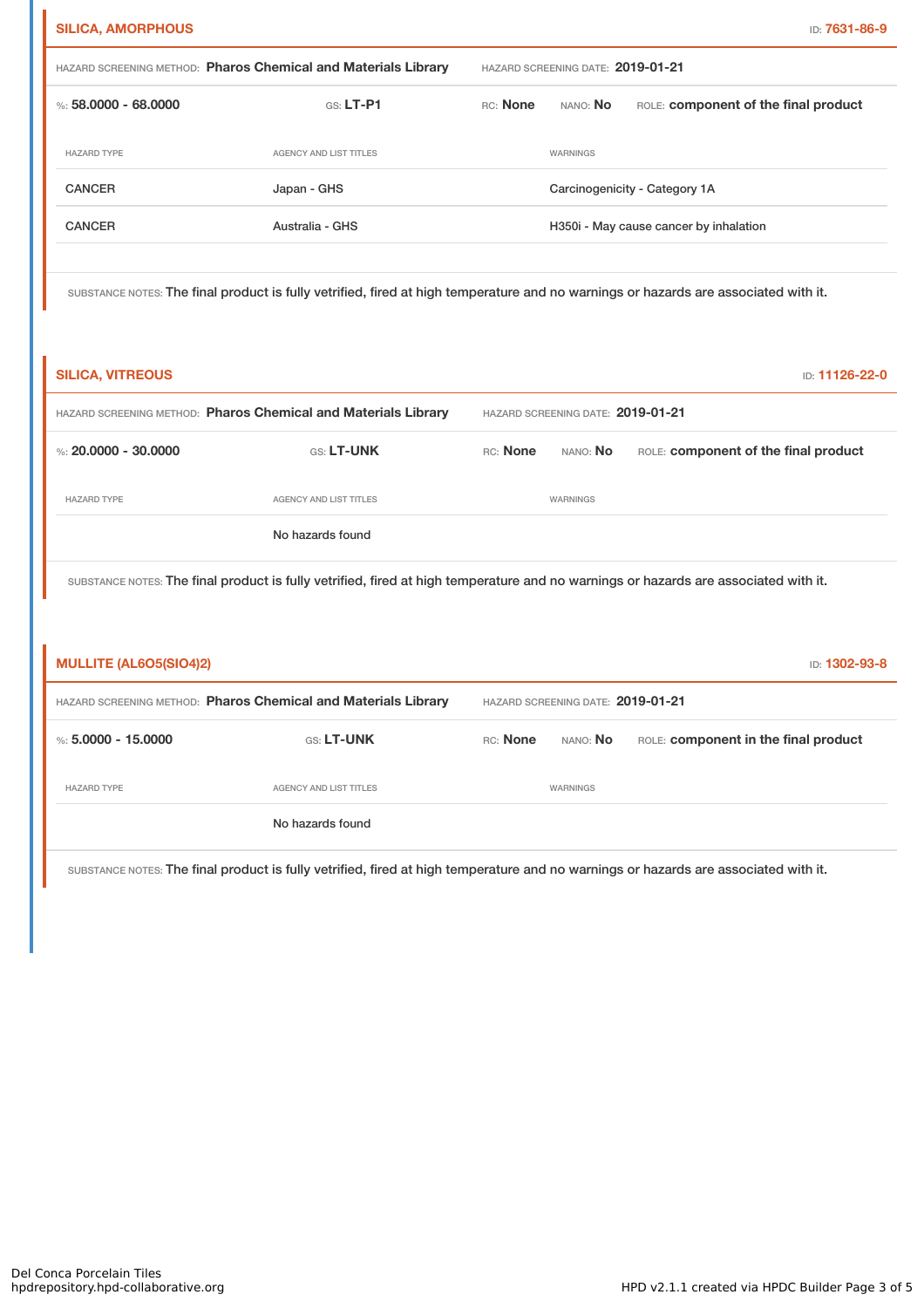This section lists applicable certification and standards compliance information for VOC emissions and VOC content. Other types of *health or environmental performance testing or certifications completed for the product may be provided.*

| <b>VOC EMISSIONS</b>                                                                                                            | <b>VOC Emission Declaration</b>       |                     |                                              |
|---------------------------------------------------------------------------------------------------------------------------------|---------------------------------------|---------------------|----------------------------------------------|
| CERTIFYING PARTY: Third Party<br>APPLICABLE FACILITIES: Del Conca Spa, Via Croce 8<br>47832 S.Clemente (RN)<br>CERTIFICATE URL: | <b>ISSUE DATE: 2016-</b><br>$05 - 20$ | <b>EXPIRY DATE:</b> | CERTIFIER OR LAB: Modena<br>Centro Prove srl |

CERTIFICATION AND COMPLIANCE NOTES: Ceramic tiles manufactureb by Del Conca S.p.a are obtained by an industrial thermal process up to 1200°C. They do not contain and release, in the condition of use, any kind of volatile organic compounds to the Credit EQ 4.2 of LEED Buildings Certification.

| <b>LCA</b>                                                                                                  | <b>Environmental Product Declaration (EPD)</b> |                     |                                                                  |  |
|-------------------------------------------------------------------------------------------------------------|------------------------------------------------|---------------------|------------------------------------------------------------------|--|
| CERTIFYING PARTY: Third Party<br>APPLICABLE FACILITIES: DEL CONCA Spa, Via Croce<br>8 47832 S.Clemente (RN) | <b>ISSUE DATE: 2016-</b><br>09-26              | <b>EXPIRY DATE:</b> | <b>CERTIFIER OR LAB: Institut Bauen</b><br>und Umwelt e.V. (IBU) |  |
| CERTIFICATE URL:                                                                                            |                                                |                     |                                                                  |  |

CERTIFICATION AND COMPLIANCE NOTES: This document refers to an average ceramic tile product manufactured by Confindustria Ceramica's member companies. The LCA data were collected in 2014 within the members companies of the association. This study has involved, as primary data 76 companies and 84 plants, that represent 82,6% of the Italian ceramic tiles production. The final results are representative of Confindustria Ceramica's member companies. Declaration number EPD-COI-20160202-ICG1-EN ECO EPD Ref. No. ECO-00000444

# **Section 4: Accessories**

This section lists related products or materials that the manufacturer requires or recommends for installation (such as adhesives or fasteners), maintenance, cleaning, or operations. For information relating to the contents of these related products, refer to their *applicable Health Product Declarations, if available.*

**ADHESIVES** HPD URL: **NO HPD AVAILABLE**

CONDITION WHEN RECOMMENDED OR REQUIRED AND/OR OTHER NOTES:

For the products or materials suggested by the manufacturer in this section, please refer to their applicable Health Product Declaration if available.

# **Section 5: General Notes**

Ceramica del Conca Spa declares that the product, porcelain stoneware , fully complies the requirements reported in the Standard ISO 13006 - Annex G - Group BIa (porcelain stoneware dry pressed with water absorption ≤ 0.5%).